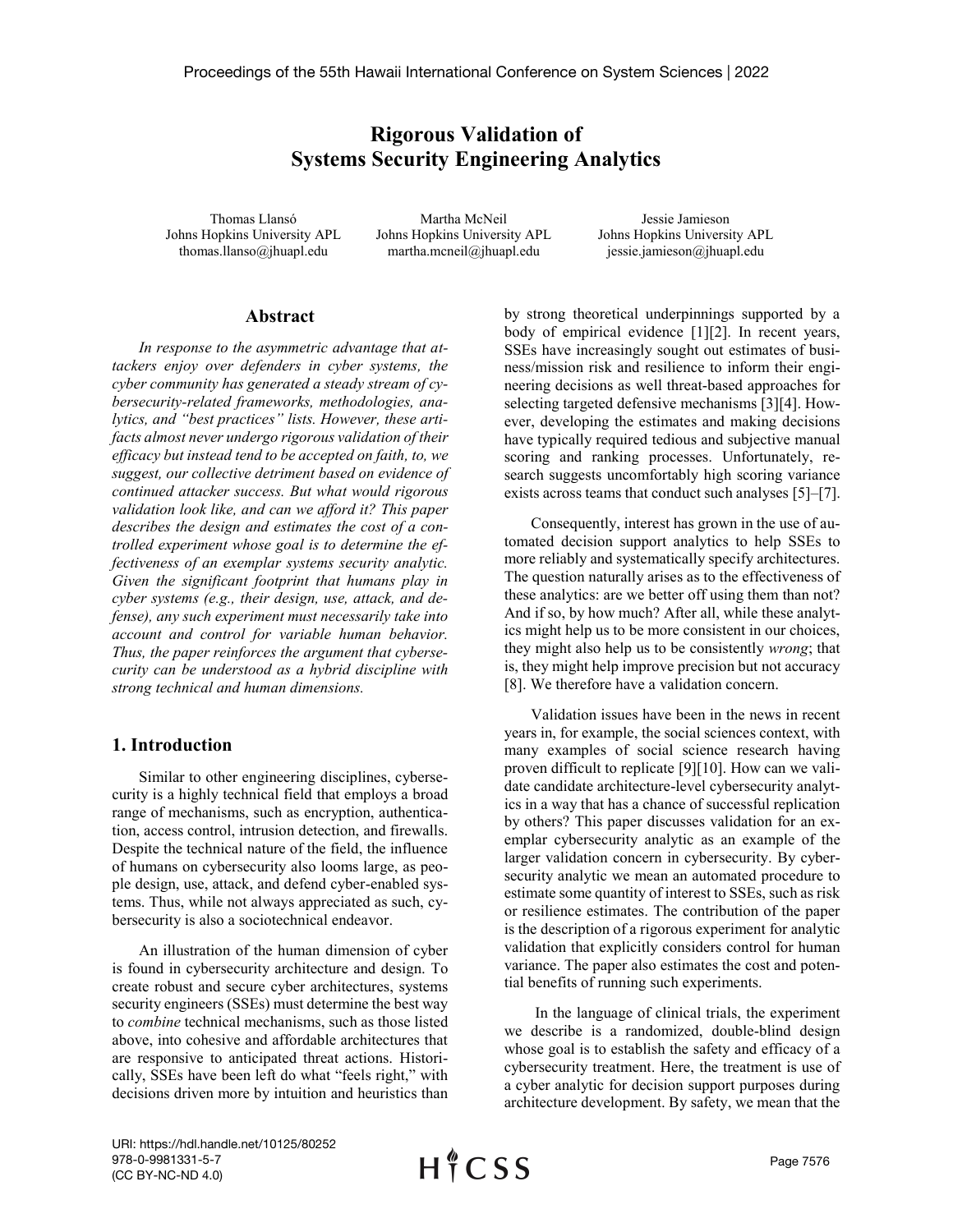treatment does not unwittingly make a system *less* secure, as can happen, for example, if constituent cybersecurity mechanisms are themselves vulnerable and/or are combined in insecure ways. If the experiment is conducted with sufficient statistical power and in a manner that controls for variability, especially with respect to human participants, then one can begin to make more confident, even causal, claims of effectiveness that others, in the tradition of science, can then attempt to replicate. Such "gold standard" experiments are among the most expensive forms of validation, and they are rare in cybersecurity [11] even as they are common in other scientific fields, including the social sciences. Part of the reason they are uncommon in cybersecurity, we suggest, is that the science of cybersecurity has been outrun by the furious rush to deploy systems over the past several decades, with the rapid and mass adoption of the Internet, the World Wide Web, and "Internet of Things." The urgency in cybersecurity to "do something now" has, in our estimation, created a cultural bias against running costly experiments that may result in negative findings.

The rest of the paper is organized as follows. We begin by discussing definitions and related work. Next, to illustrate the experimental design for analytic validation, we describe an illustrative analytic as the target of the experiment. Subsequent sections cover research method selection, experimental design, threats to validity, controls for those threats, and factorial design considerations. Before concluding, we discuss cost versus benefit.

## **2. Definitions**

**Validation.** The term validation has multiple definitions in the literature. We adopt the International Standards Organization definition for validation [12]: "confirmation, through the provision of objective evidence, that the requirements for a specific intended use or application have been fulfilled." Validation considers whether a system addresses the intended mission/business needs. A closely related term, verification, is the "confirmation, through the provision of objective evidence, that the specified requirements have been fulfilled" [12], i.e. that the system is built to match its specifications [13]. Barry Boehm [13] famously summed up the difference between validation and verification as a determination of whether one has built the right system (to satisfy a user need) versus having built the system right (as specified).

**Validity.** Despite being derived from the same root word, validity and validation are different, albeit related. We adopt Trochim's definition of validity [14] "the best available approximation to the truth of a given proposition, inference, or conclusion." Trochim describes many types of validity (e.g., face, construct, internal, external, sampling). Researchers must design studies with validity in mind, considering sampling techniques, confounding factors, and other elements that may affect research validity.

**Repeatability and Reproducibility**. Repeatability and reproducibility are "cornerstones of the scientific process, necessary for avoiding dissemination of flawed results" [15]. Repeatability is the ability to run the same experiment using the same method and obtain the same result. It is usually done by the same researcher and is used to ensure that the research foundation is stable. Reproducibility is the ability by independent researchers to confirm the experimental results. The latter is more powerful as successful reproduction can support generalizability of the research, whereas failed reproduction can expose errors [16].

## **3. Related Work**

This section surveys work relevant to validation in cybersecurity, including validation methods, challenges to science in cybersecurity, examples of progress towards achieving scientific rigor in cybersecurity, repeatability and reproducibility challenges, and the social dimension of cybersecurity.

**Validation methods.** Validation is not a monolithic pass/fail endeavor that occurs just prior to use. Instead, we take steps towards validation across the system lifecycle. For example, we use peer review, a form of validation that relies mainly on face validity, to assure ourselves that we are building *the right system* during requirements, analysis, design, and implementation. Likewise, pilot deployment (i.e. "taking it out for a spin") can bolster validation efforts, especially when performed with the rigor of methods such as action research or case study. While they provide useful insights, such studies provide only point-intime information and are usually weak in external validity/generalizability.

One can also gain insights when system usage is combined with survey research supported by formal models, such as the Technology Acceptance Model (TAM) [17], [18] and DeLone and McLean's Information System (IS) Success Model (D&M) [19], [20]. TAM allows inferences between users' perceived usefulness/ease of use of an IS and their intention/actual usage. By contrast, D&M permits drawing inferences between user satisfaction/actual usage and individual/organizational impact. But what is lacking so far in these techniques is causality, i.e. finding support that the system under evaluation has the desired impact on the problem it is intended to solve. Causality is the strongest indicator that we have built *the right system*.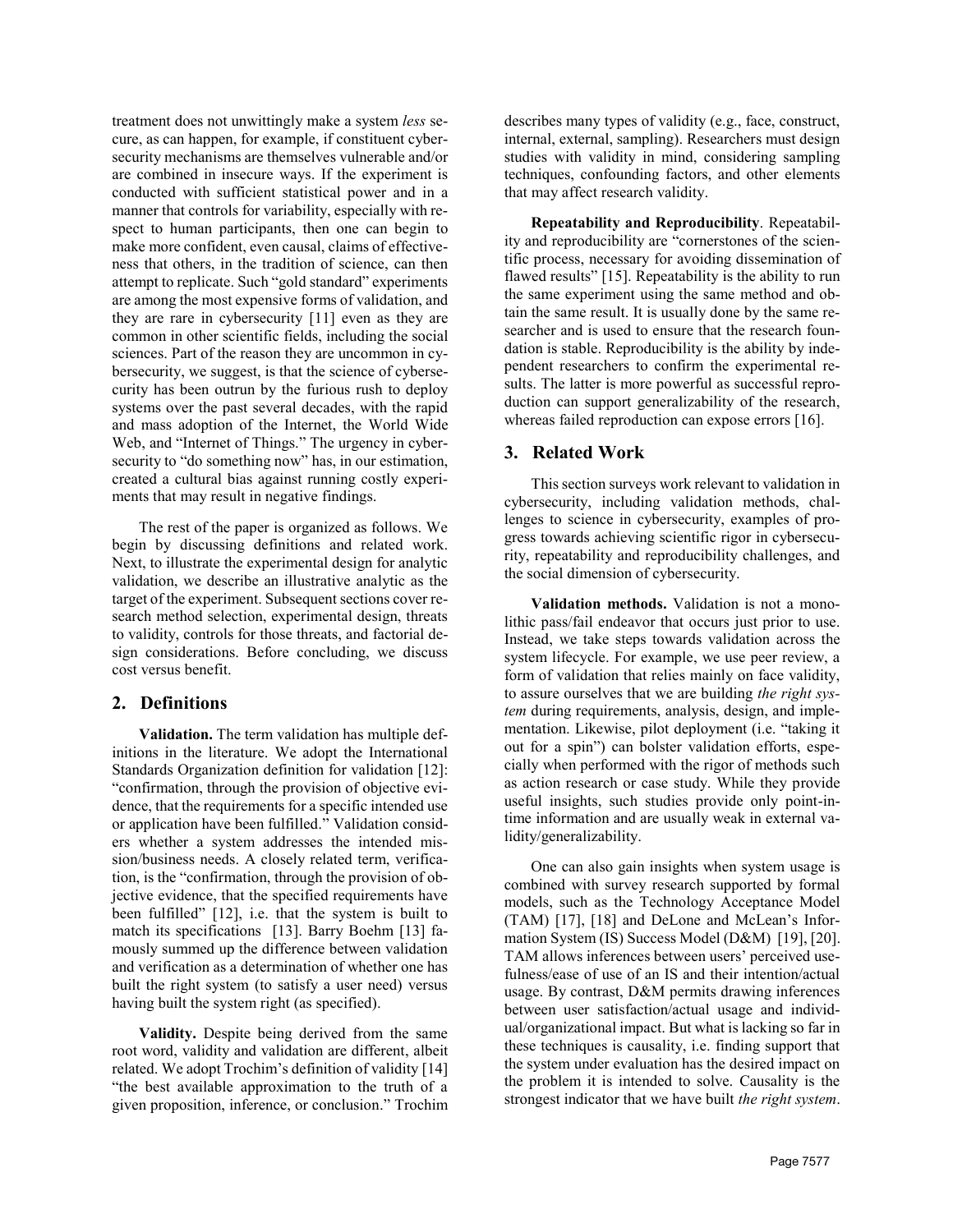For this paper, that system is an analytic intended to support architectural cybersecurity decisions.

**Challenges to Science in Cybersecurity.** Starting in the 2000s, a significant uptick occurred in promoting the application of scientific principles to cybersecurity as a way to advance the state of the art [1][11], [21]–[28]. Early on, one author noted that "In order to claim scientifically valid and justifiable results, computer security experiments must follow the scientific method" and only then can "those who make decisions about the security of electronic voting machines, hospital operating room equipment, and airplane software" [27] trust in the technology. In fact, advocacy for experimentation in the larger realm of computer science dates back to at least 1998 [29] when Tichy promoted the practice and rebutted eight fallacious arguments against doing so. More recently, Longstaff et al. asserted that "Understanding the underlying causality of information security could allow [the field] to leapfrog ahead in our solutions rather than just improve incrementally in a never-ending arms race." [11] Unfortunately, the authors also noted that while "finding agreement in the use of the scientific method is practically universal, finding participation in the scientific method is rare" [11]. In 2017, a researcher decried a tendency to rely on the "uniqueness" of security as an excuse for avoiding "practices ubiquitous elsewhere in science" [2]. Still, Landwehr [21] asserts that it is not too late for cybersecurity to embrace science, noting that "scientific foundations frequently follow, rather than precede, the development of practical, deployable solutions to particular problems".

**Scientific Experimentation in Cybersecurity.** Peisert and Bishop [27] and Carroll et al. [28] describe key elements of the rigor necessary in scientific cybersecurity experimentation, including falsifiable hypotheses, reproducible results, controlled independent and dependent variables, and accounting for confounds [27], [28]. Coopamootoo, et al. present a "design and reporting" toolkit that has nine key indicators of rigorous design for cybersecurity experiments [30]. Although the application of science in cybersecurity may not have advanced as far as we might have wished in the preceding decades (see [11], [23], [28], [29], [31] for some possible reasons why), some noteworthy experimental studies are in the literature [5][32]–[35].

**Repeatability and Reproducibility Challenges**. While repeatability and reproducibility are fundamental to achieving rigor in cyber research, the information needed by other researchers is rarely made available when such research is published [16]. Further, Carroll et al. note that "Reproducibility is a challenge in cyber security due to the highly complex interdependent systems" studied where "the state space is massive" [28]. As mentioned, human variability confounds repeatability, yet, as Tichy points out, other science-based fields, notably medicine and psychology, have found ways to cope [29].

**Cybersecurity and Social Science**. Maxion et al. suggest that studying cybersecurity only through the lenses of engineering and the physical sciences may be the wrong model for many research questions. Better models may exist in "the social sciences which deal with the same sorts of complex and uncontrollable environments as cyber security, but nonetheless have well established methodologies for performing experiments, analyzing data and reporting results so that others may build upon them" [31]. A 2017 National Academy of Sciences report concurs and encourages cross-disciplinary research collaborations between cybersecurity researchers and researchers in domains including "economics (e.g., incentives, resources), sociology (e.g., social networks, norms, criminology), psychology (e.g., motivation, perception, user interfaces)," and more [36]. Passwords and security policies are intensely human aspects of cybersecurity; hence, it is not surprising to find examples of research blending cyber with the social sciences, a few of which include [37]–[39].

## **4. Analytic To Be Validated**

To provide a concrete example for our proposed experiment, we selected an exemplar analytic tool called BluGen [40] as the validation target. We chose BluGen because it is published in the open literature and, as its authors, we are familiar with its details. However, the approach applies to any similar analytic provided there exists a clear way of measuring outcomes based on analytic use. Briefly, BluGen estimates mission/business risk due to cyber effects and then recommends mitigations to help lower risk based on user-specified risk tolerance threshold levels.

System security engineers may employ such an analytic to inform their decisions based on risk and mitigation recommendations, leading to an engineered system [\(Figure 1\)](#page-2-0). The figure references "Blue Team-E," which we define as the team of security engineers responsible for selecting and engineering in the mitigations to a system. Later we reference "Blue Team-D," defined as the team that monitors and actively defends the deployed system using the engineered defenses and other tools.



<span id="page-2-0"></span>*Figure 1: Analytic Informing Engineering Decisions*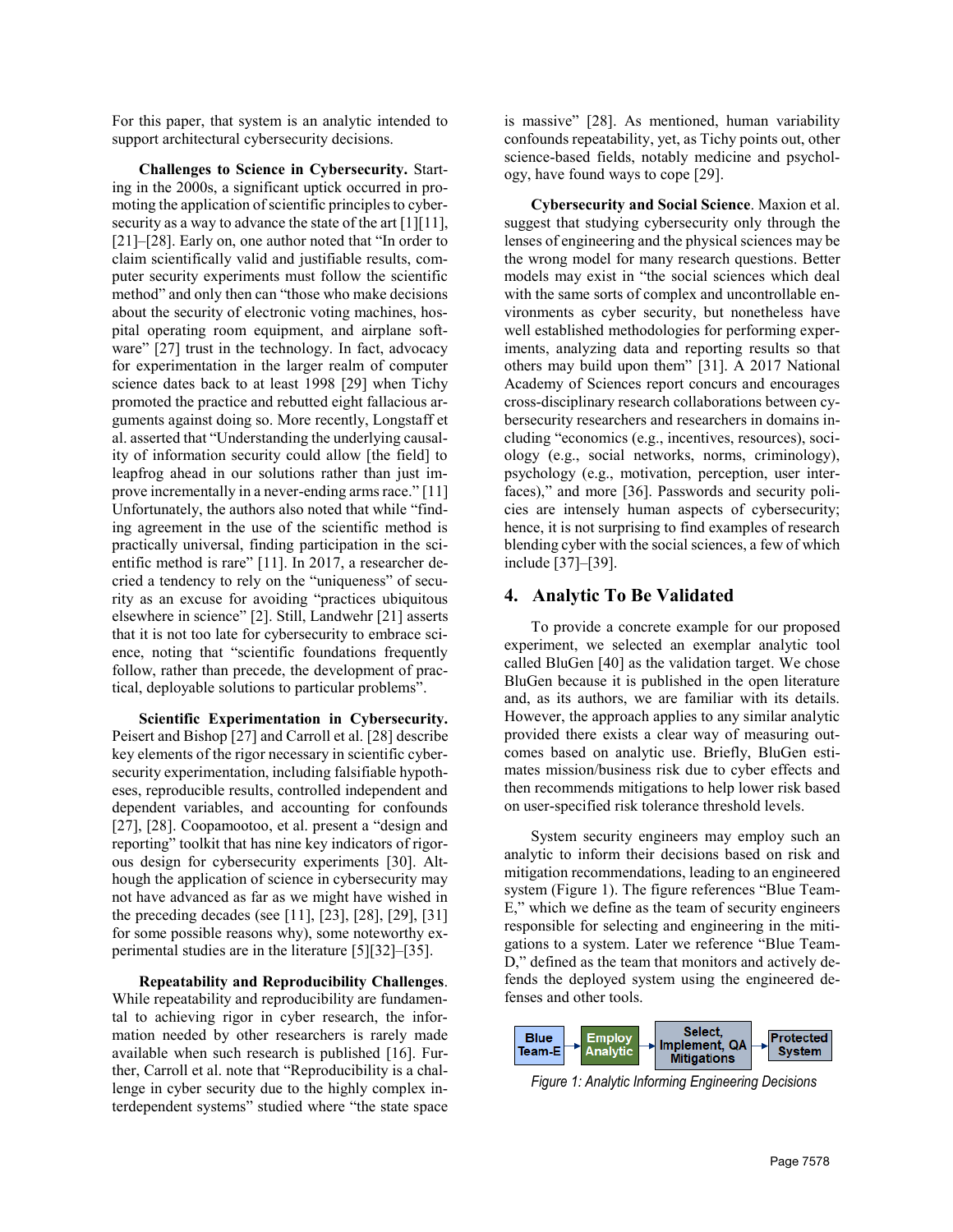#### **5. Measuring Outcomes**

The experiment's goal is to find support for a causal relationship between use of the cybersecurity analytic, the independent variable, and improved mission/business outcomes, the dependent variable. Organizations employ cyber-enabled systems to achieve mission/business goals; thus, cybersecurity is primarily focused on maximizing "mission" success despite adverse cyber events, such as malicious attacks.

Put another way, we are trying to minimize the number of consequential attacks, CA. The CA count is relative to a given target cyber system, s, over a defined operational time interval [t1, t2]. During the interval, cyber attacks may occur, some of which are 'consequential.' By consequential we mean an attack in which the performance for one or more defined mission essential functions of s drop below their associated minimum threshold values at one or more points over [t1, t2]. The proposed experiment evaluates the hypothesis,  $H_A$ , and associated null hypothesis,  $H_0$  for the exemplar analytic:

 $H_0$ : Use of the analytic does not decrease CA.  $H_A$ : Use of the analytic decreases CA.

## **6. Research Method Selection**

Consistent with Herbert Simon's "Sciences of the Artificial," [41] cybersecurity analytics are constructed artifacts and should be evaluated as such. Design Science Research (e.g., [42][43]) is helpful in this regard. [Figure 2](#page-3-0) from Venable, et al. [44] identifies validation approaches for artifacts prior to (Ex Ante) and subsequent to (Ex Post) characterization.

| DSR<br>Evaluation<br>Method<br><b>Selection</b><br><b>Framework</b> | <b>Ex Ante</b>                                                                                             | <b>Ex Post</b>                                                                                                                                                  |  |
|---------------------------------------------------------------------|------------------------------------------------------------------------------------------------------------|-----------------------------------------------------------------------------------------------------------------------------------------------------------------|--|
| <b>Naturalistic</b>                                                 | <b>Action Research</b><br>•Focus Group                                                                     | <b>Action Research</b><br>•Case Study<br>•Focus Group<br>•Participant Observation<br>•Ethnography<br>•Phenomenology<br>·Survey (qualitative or<br>quantitative) |  |
| <b>Artificial</b>                                                   | •Mathematical or Logical<br>Proof<br>•Criteria-Based Evaluation<br>•Lab Experiment<br>•Computer Simulation | •Mathematical or Logical<br>Proof<br>•Lab Experiment<br>•Role Playing Simulation<br>•Computer Simulation<br>•Field Experiment                                   |  |

*Figure 2: Evaluation Framework* [44]

<span id="page-3-0"></span>Given that our analytic is human-designed and already exists, our focus is on methods found at the intersection of the "Artificial" row and "Ex Post" column of [Figure 2.](#page-3-0) With causality in mind, we choose the "Lab Experiment" method from [Figure 2.](#page-3-0)

### **7. Experimental Design**

A posttest-only randomized experiment [14] is appropriate in our context [\(Figure 3\)](#page-3-1). This design is useful for evaluating the internal validity of postulated cause-effect relationships.



*Figure 3: Experimental Design*

<span id="page-3-1"></span>In this context, the cause is a blue team's use of an analytic to inform the team's engineering decisions and the effect is a system whose overall protections are hypothesized to show a decrease (improvement) in CA over a system whose protections are derived and implemented manually. That is, the CA count is the posttest. Researchers randomly assign teams to treatment and control groups. Blue Team-E members obviously know whether or not they are assigned to treatment or control lines based on the use/non-use of the analytic in question; however, they are blind to the users, Blue Team-D, and the Red Teams involved with the system they engineer. Per the usual definition, the red teams mimic the anticipated adversary by researching and attempting to execute example attacks. Similarly, members of the Red Teams and Blue Team-D are blind to whether they are in the treatment or control line.

Establishing causality requires conformance to three requirements: temporal precedence, covariation of cause and effect, and lack of plausible alternative explanations [14]. Temporal precedence stems from using the analytic prior to security engineering design decisions per [Figure 1.](#page-2-0) The effect, the CA count, is measured later when the system is deployed. Establishing covariance is also straightforward because we assert a binary condition, use/non-use of the analytic, where use is hypothesized to cause a decrease in CA on average compared to non-use. We cover alternative explanations below.

To test the hypothesis, we run the treatment and control lines from [Figure 3](#page-3-1) multiple times holding the system and time interval constant in each run but varying the users and blue teams and red teams, such that any team is used only once and is randomly assigned. Next, we calculate the two CA means,  $\bar{x}_{treatment}$  and  $\bar{X}_{control}$ , as shown below.

 $\bar{x}_{treatment}$  = CA sample mean of treatment groups  $\bar{x}_{control}$  = CA sample mean of control groups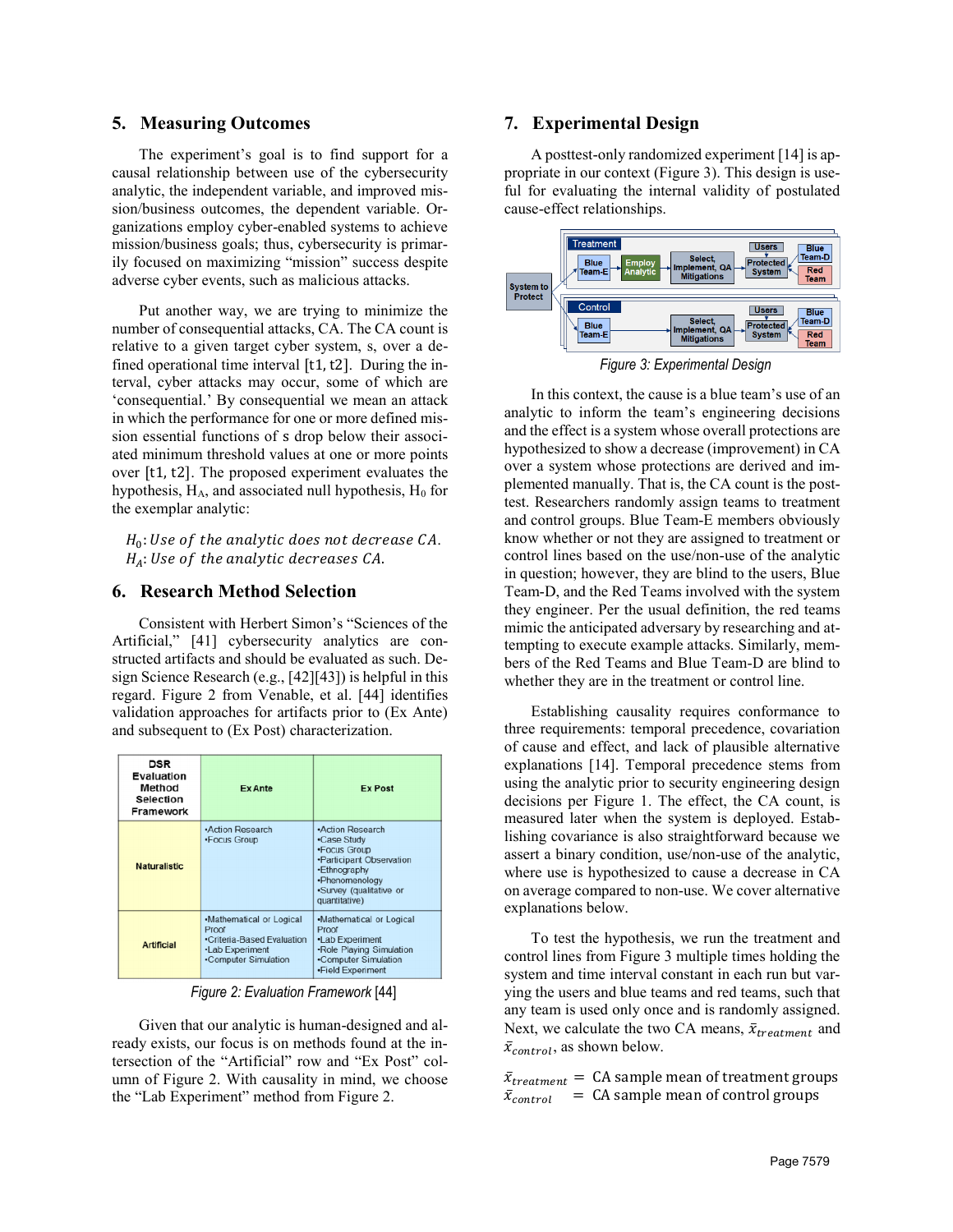The question is whether  $\bar{x}_{treatment}$  -  $\bar{x}_{control}$  is statistically significant. Using a level of significance,  $\alpha$  = 0.05, for example, then if p < 0.05, then we reject  $H_0$  and find support for  $H_A$ , that is, the tool brought about a measurable decline in CA count on average.

#### **8. Threats to Validity**

Multiple questions arise in our efforts to control for threats to the validity of the experiment. Even if we measure a statistically significant effect supporting  $H_A$ , is the effect due to use of the analytic or is something else at play? That is, is the effect is due to some other confounding variable or set of variables? Alternative explanations are threats to internal validity and, hence, the causality argument. In addition, do the results generalize beyond the study context? Threats to external validity could work against broader applicability of the analytic considered.

We consider threats to validity in six categories: system to protect, blue teams, red teams, users, reference datasets employed by the analytics, and the analytics themselves [\(Table 1\)](#page-4-0). We assign each threat an ID for later reference. The threats can be part of an alternate explanation for the observed effect or can limit the external validity of the experiment.

<span id="page-4-0"></span>

| <b>System to Protect</b>                        |                                                     |  |  |
|-------------------------------------------------|-----------------------------------------------------|--|--|
| $S-T1$                                          | System is not representative of real-world cyber    |  |  |
|                                                 | systems of interest (e.g., in type, complexity)     |  |  |
| $S-T2$                                          | System description is not an accurate representa-   |  |  |
| tion of the target system                       |                                                     |  |  |
| Blue Teams (both -E and -D)                     |                                                     |  |  |
| $B-T1$                                          | Blue team-E is overly constrained by time/budget    |  |  |
|                                                 | constraints, limiting analysis and protections      |  |  |
| $B-T2$                                          | Blue Teams-E/D are not adequately informed of       |  |  |
|                                                 | threats the system faces                            |  |  |
| $B-T3$                                          | Blue teams-E/D are not representative of the kinds  |  |  |
|                                                 | of teams typically encountered                      |  |  |
| $B-T4$                                          | Blue team-E did a poor job implementing defenses    |  |  |
|                                                 | recommended by the analytic                         |  |  |
| $B-T5$                                          | Blue team-E was overly tolerant of risks and there- |  |  |
|                                                 | fore did not implement all recommendations          |  |  |
|                                                 | <b>Red Teams</b>                                    |  |  |
| $R-T1$                                          | Red team did not adequately represent the antici-   |  |  |
|                                                 | pated threat                                        |  |  |
| $R-T2$                                          | Red team was not given enough time to research      |  |  |
|                                                 | and then attack the target system                   |  |  |
|                                                 | <b>System Users</b>                                 |  |  |
| $U-T1$                                          | Users are not representative of real system's users |  |  |
| <b>Reference Datasets Used by the Analytics</b> |                                                     |  |  |
| $D-T1$                                          | Asset type taxonomy is insufficiently detailed, and |  |  |
|                                                 | thus misses certain threats mapped threats          |  |  |
| $D-T2$                                          | Threat capabilities represented do not faithfully   |  |  |
|                                                 | represent the anticipated threat actor              |  |  |

|                  | D-T3 Threat capabilities are incorrectly mapped to ap- |  |
|------------------|--------------------------------------------------------|--|
|                  | plicable asset types                                   |  |
|                  | D-T4 Defensive capabilities are incorrectly mapped to  |  |
|                  | threats they are intended to mitigate                  |  |
|                  | D-T5 The set of defensive capabilities is incomplete   |  |
|                  | compared to capabilities available more broadly.       |  |
| <b>Analytics</b> |                                                        |  |
| $A-T1$           | Analytic output is not useful and/or is ambiguous      |  |
|                  | to blue teams                                          |  |

## **9. Controlling for Threats**

[Table 2](#page-4-1) provides examples of possible controls for the threats described in [Table 1.](#page-4-0)

*Table 2: Controlling for Threats to Validity*

<span id="page-4-1"></span>

| <b>Control</b>                                                                                                                                                                 | <b>Threats</b>                                 |
|--------------------------------------------------------------------------------------------------------------------------------------------------------------------------------|------------------------------------------------|
| Adjust system types evaluated                                                                                                                                                  | $S-T1$                                         |
| Apply multiple checks on system descrip-<br>tion (e.g., scan system if able, interview<br>experts, review documentation)                                                       | $S-T2$                                         |
| Establish a fixed, realistic time period and<br>budget within which blue teams operate                                                                                         | $B-T1$                                         |
| Ensure the blue teams are thoroughly<br>briefed on the threat and that the team is<br>confident in its ability to mimic the threat                                             | $B-T2$                                         |
| Employ blue teams with similar experi-<br>ence, team sizes, and composition                                                                                                    | $B-T3$<br>$B-T4$<br>$R-T1$                     |
| Assign a consistent risk tolerance thresh-<br>old for all blue teams to use.                                                                                                   | $B-T5$                                         |
| Allow a realistic and consistent time on<br>target for the red teams                                                                                                           | $R-T2$                                         |
| Employ actual or representative users of<br>the system during the experiment                                                                                                   | $U-T1$                                         |
| To help establish pedigree, match refer-<br>ence datasets to other sources and peer re-<br>view mappings of threats ↔ asset types<br>and mitigations $\leftrightarrow$ threats | $D-T1$<br>$D-T2$<br>$D-T3$<br>$D-T4$<br>$D-T5$ |
| Improve clarity of analytic descriptions<br>and improve user training.                                                                                                         | $A-T1$                                         |

## **10. Factorial Design Possibilities**

A factorial design with blocking can help tease out the effects of individual control variables on CA. An example appears in [Table 3.](#page-5-0) A full factorial experiment has 64 unique combinations of the six variables fro[m Table 3.](#page-5-0) The expense of repeating the experiment for this many combinations would be high. However, holding certain factors at a fixed level as shown in [Ta](#page-5-1)[ble 4](#page-5-1) results in a significant reduction of combinations from 64 to 4.

Execution of the experiment in certain domains might further alter the combinations. For example, if the interest is primarily on cyber-physical systems (e.g., a weapons system, a sensor, avionics) and the red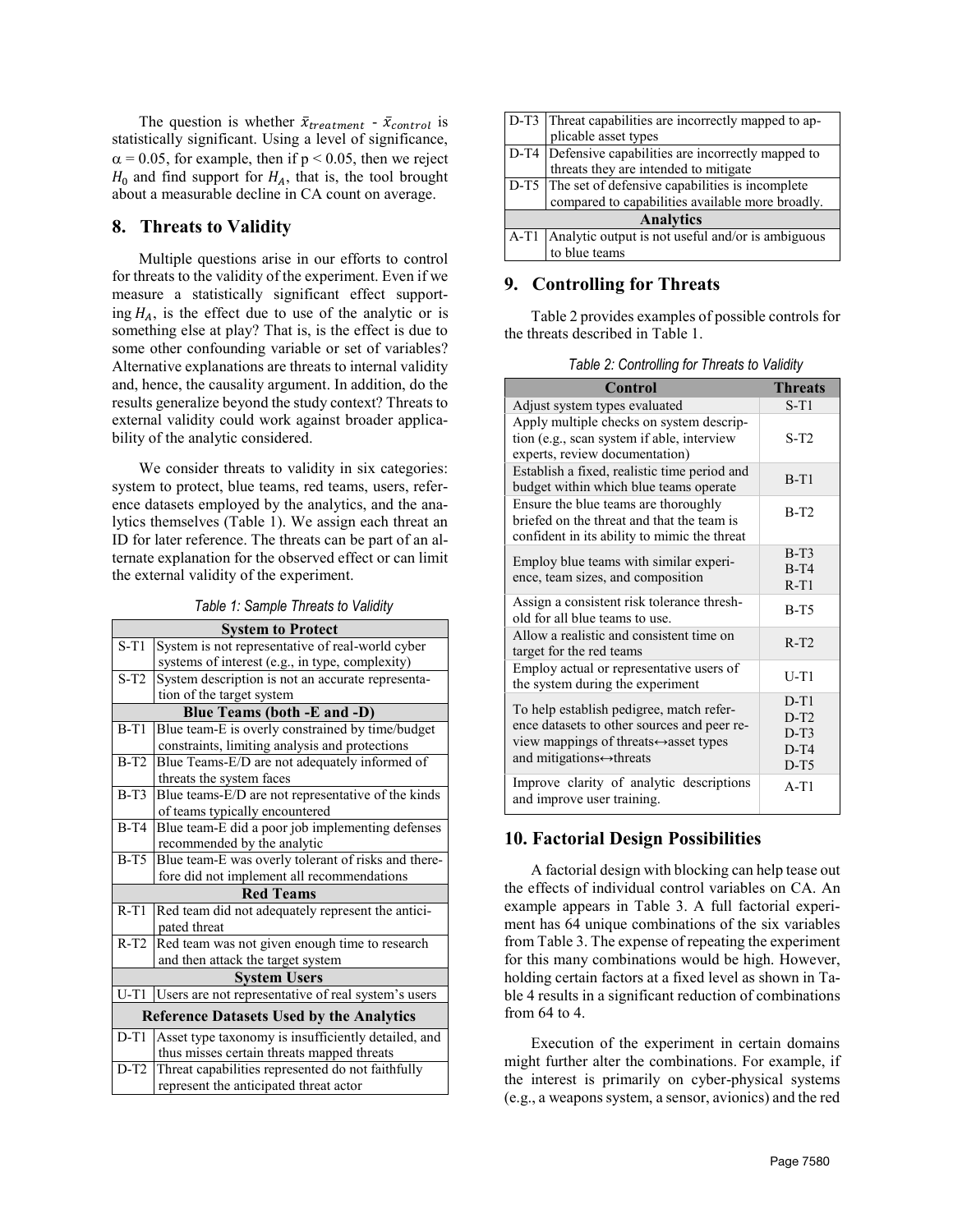team is asked to mimic the highest tier threat [45], the number of combinations reduces to 1. Of course, such reductions limit the breadth of external validity.

| Table 3: Factorial Design |  |
|---------------------------|--|
|---------------------------|--|

<span id="page-5-0"></span>

| #              | <b>Factor</b>                 | Level          | <b>Value</b>     |
|----------------|-------------------------------|----------------|------------------|
| 1              | System type                   | 1              | IT enterprise    |
|                |                               | 2              | Cyber-physical   |
| $\overline{2}$ | Average team experience level | 1              | $<$ 5 years      |
|                |                               | $\overline{2}$ | $>= 5$ years     |
| 3              | Time Allowed - Blue           | 1              | 2 weeks          |
|                |                               | 2              | 3 weeks          |
| 4              | Use of active blue defenders  | 1              | No               |
|                |                               | $\overline{2}$ | Yes              |
| 5              | <b>Time Allowed - Red</b>     | 1              | 1 week           |
|                |                               | 2              | 2 weeks          |
| 6              | <b>Red Team Mimic</b>         | 1              | Mid-Tier         |
|                |                               | 2              | <b>High-Tier</b> |

<span id="page-5-1"></span>

| # | <b>Factor</b>                | Level          | Value            |
|---|------------------------------|----------------|------------------|
|   | System type                  | 1              | IT enterprise    |
|   |                              | 2              | Cyber-physical   |
|   | Team experience level        | $\overline{2}$ | $>= 5$ years     |
| ٩ | Time Allowed - Blue          | 1              | 2 weeks          |
| 4 | Use of active blue defenders | $\mathcal{P}$  | Yes              |
| 5 | Time Allowed - Red           | 1              | 1 week           |
| 6 | <b>Red Team Mimic</b>        |                | Mid-Tier         |
|   |                              |                | <b>High-Tier</b> |

*Table 4: Simplified Factorial Design*

## **11. Cost/Benefit Analysis**

This section presents a simplified and informal analysis of the costs and benefits of developing, validating, and employing an analytic similar to the exemplar analytic discussed above. Costs are in US dollars with standard prefixes for K-thousand, M-million, and B-billion. We assume a single factorial approach, a target IT enterprise system, and a high-tier adversary. We begin by considering losses due to attacks. Then we tally the cost of running the experiment and estimate potential savings that such an analytic might bring.

**Loss Estimates**. Cybercrime loss estimates vary and can be difficult to quantify due to the many cost components [\(Figure 4\)](#page-5-2). At the macro level, an illustrative example is the NotPetya attack of June 2017 [46] which affected government, energy, finance, defense, and other sectors across multiple countries, to include the United States. Global losses beyond those reported were estimated to be around \$10B. The attack paralyzed the global shipping company Maersk, as the malware spread to terminal systems affecting their global shipping and logistics operations. The company estimated losses of between \$200M and \$300M [47]. Separately, Accenture [48] estimates a per organization annual cost in the \$7M-\$18M range.



<span id="page-5-2"></span>*Figure 4: Cost Components of an Adverse Cyber Events (not exhaustive; e.g., loss of life not included)* [49]

**Analytic Development Costs.** We use an analytic development cost of \$5M, a figure we extrapolated from our own experience. The figure includes research and development of the analytic, as well as the development of related software for management of reference datasets, the user interface, and reporting. Also included are testing, documentation, and certain overhead costs (e.g., status reporting/oversight).

**Analytic Validation Costs**. The cost of conducting a single run of the treatment and control lines for the experimental design in [Figure 3](#page-3-1) is on the order of \$220K, with labor details given in [Table 5.](#page-5-3)

<span id="page-5-3"></span>

|                           |                | <b>Treatment</b> | Control        |
|---------------------------|----------------|------------------|----------------|
| <b>Blue Team-E</b>        | Members        | 2                | 2              |
|                           | Weeks          | 5                |                |
|                           | Members        | 2                | $\overline{c}$ |
| <b>Red Team</b>           | Weeks          | $\overline{2}$   | $\overline{c}$ |
|                           | <b>Members</b> | $\overline{c}$   | $\mathfrak{D}$ |
| <b>Blue Team-D</b>        | Weeks          |                  |                |
|                           | Members        | $\mathfrak{D}$   | $\mathcal{D}$  |
| <b>User Team</b>          | Weeks          |                  |                |
| <b>Total hours</b>        |                | 720              | 640            |
| <b>Coordination hours</b> |                | 160              |                |
| <b>Grand total hours</b>  |                | 1520             |                |

*Table 5: Time to Run Experiment One Time*

The table assumes a 40-hour work week and an average fully burdened hourly rate of \$150.00. The human intensity of cyber is apparent, with four separate teams involved. The engineering blue team (Blue Team-E) has two members and is given four weeks to engineer protections into a target system. The treatment team is given an additional week of training on the analytic. The experiment itself takes place over one week.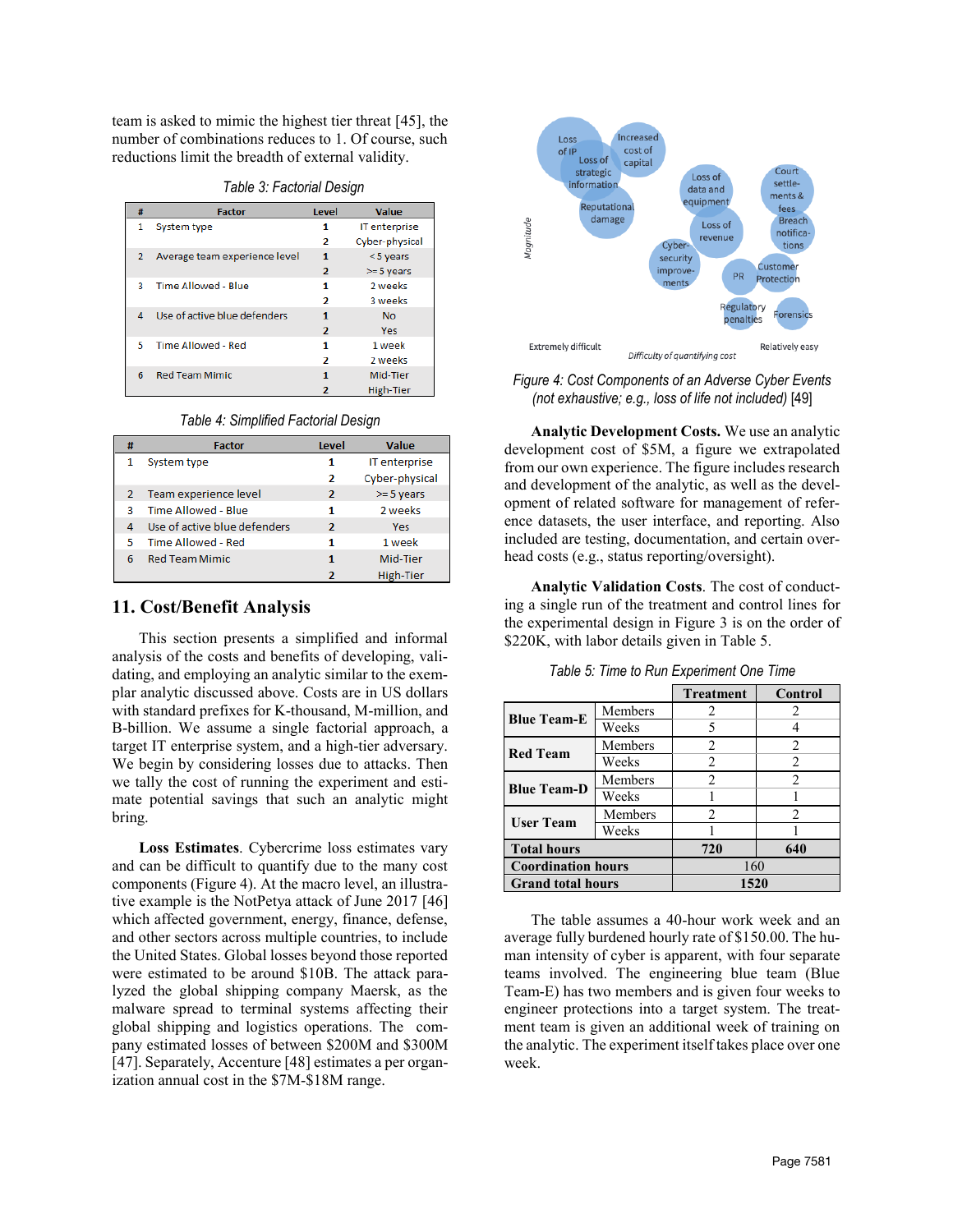The red team has two members and has two weeks to work, one for reconnaissance and one "on target." The defending blue team (Blue Team-D) has two members and actively defends the system during the experiment. For added realism, two users use the system during the test (and they may be a red team target).

If we run the validation experiment 30 times to achieve a minimum level of statistical power, the experiment cost is on the order of \$6.6M. When added to the analytic development cost, the total is \$11.6M. However, if we also assume that only one in four developed analytics (the exemplar analytic being just one tool) will prove to be effective, then we spend in excess of \$46.4M to arrive at a single validated analytic. We further assume that the "shelf life" of the validated analytic is five years. Shelf life can be limited because threat actors may change their behavior over time sufficiently to reduce/negate the effectiveness of the analytic and accuracy of associated reference datasets.

**Simplified Cost/Benefit Model**. If, per the Accenture estimates [48], we assume that the average large organization suffers an annual loss of \$15M and we further conservatively assume that (1) application of the analytic can reduce those costs by 5% yielding annual saving per organization of \$750K and (2) the analytic costs \$50K for annual licensing/training/support, then the annual savings accruing from use of the analytic is \$700K or \$3.5M over five years for a single organization. If 300 organizations employ the analytic, then the aggregate net five-year reduction in losses is roughly \$1B. For 300 organizations at \$50K per organization, revenue from the analytic is \$75M. [Table](#page-6-0)  [6](#page-6-0) summarizes these figures. The model suggests a nontrivial overall benefit based on the net payoff.

<span id="page-6-0"></span>

| <b>Single Organization</b>                 |               |
|--------------------------------------------|---------------|
| Annual loss to cyber crime                 | 15,000,000    |
| Percent reduction of loss via analytic use | 5%            |
| Annual losses avoided                      | 750,000       |
| Annual analytic licensing/support cost     | 50,000        |
| Annual net savings                         | 700,000       |
| 5 year net savings                         | 3,500,000     |
| <b>Multiple organizations</b>              |               |
| Number organizations using analytic        | 300           |
| 5 year savings overall                     | 1,050,000,000 |
| Less development/validation cost           | 46,400,000    |
| Net loss reduction / benefit               | 1,003,600,000 |

*Table 6: Net Loss Reduction / Benefit*

While we made several conservative assumptions (e.g., only one in four analytics successfully validate, yield only 5% savings, analytic shelf life is limited to five years, and only 300 organizations worldwide employ the validated analytic), we were not as conservative in other areas. Specifically, we assumed team sizes of two people each for blue/red/user teams. Teams are often larger, so doubling team sizes would nearly double the overall validation cost (a research question for future work is what an "optimal" team size actually is and what variables affect that size). In addition, we only allowed red teams one week to understand and surveil the target system. Sophisticated offensive cyber actors "in the wild" may spend months or years. However, in recognition of this fact, red teams are often given advance target information to help offset limited research time [6].

Three additional factors merit consideration. First, we did not address *how much* of an improvement (decrease) in CA is required in order to call the analytic a success. We merely stated the inequality and remained tacit on the magnitude, also an area of possible future work. Second, to strengthen external validity, one may wish to increase the factorial combinations tested (e.g., to consider different types of cyber systems). Lastly, there is the question of the labor pool from which to draw the teams in the experiment, particularly the red team labor pool. Recent experience has taught us that red team members tend to be in constant demand. Thus, the timely availability of skilled teams for participation in experiments of the type we described in this paper suggests the need for a "red team reserve force." The costs of assembling and maintaining such a cadre is a factor, though we note that such costs can be amortized across many validation experiments. Another possible way to reduce experimental costs and cybersecurity costs more generally is the use of automated red teaming algorithms that might serve as a proxy for human red teams. Work is on-going in this space (e.g., [50][51]) and the results may eventually become suitable for mimicking lower tier threats.

#### **12. Conclusion**

This paper described an approach for rigorously validating a cybersecurity analytic and the costs/benefits of doing so. As discussed, clear challenges to experimentation in cyber exist, including grappling with an immense state space [28], controlling for confounds, and affording experimentation costs.

Much of the variability that must be controlled relates to the human/social dimension of cybersecurity. However, such challenges are not unique to cyber. The social sciences have found ways to deal with such variability. As to the investment required, Schneider justified investment in a robust science of cybersecurity this way, "We know what to do when somebody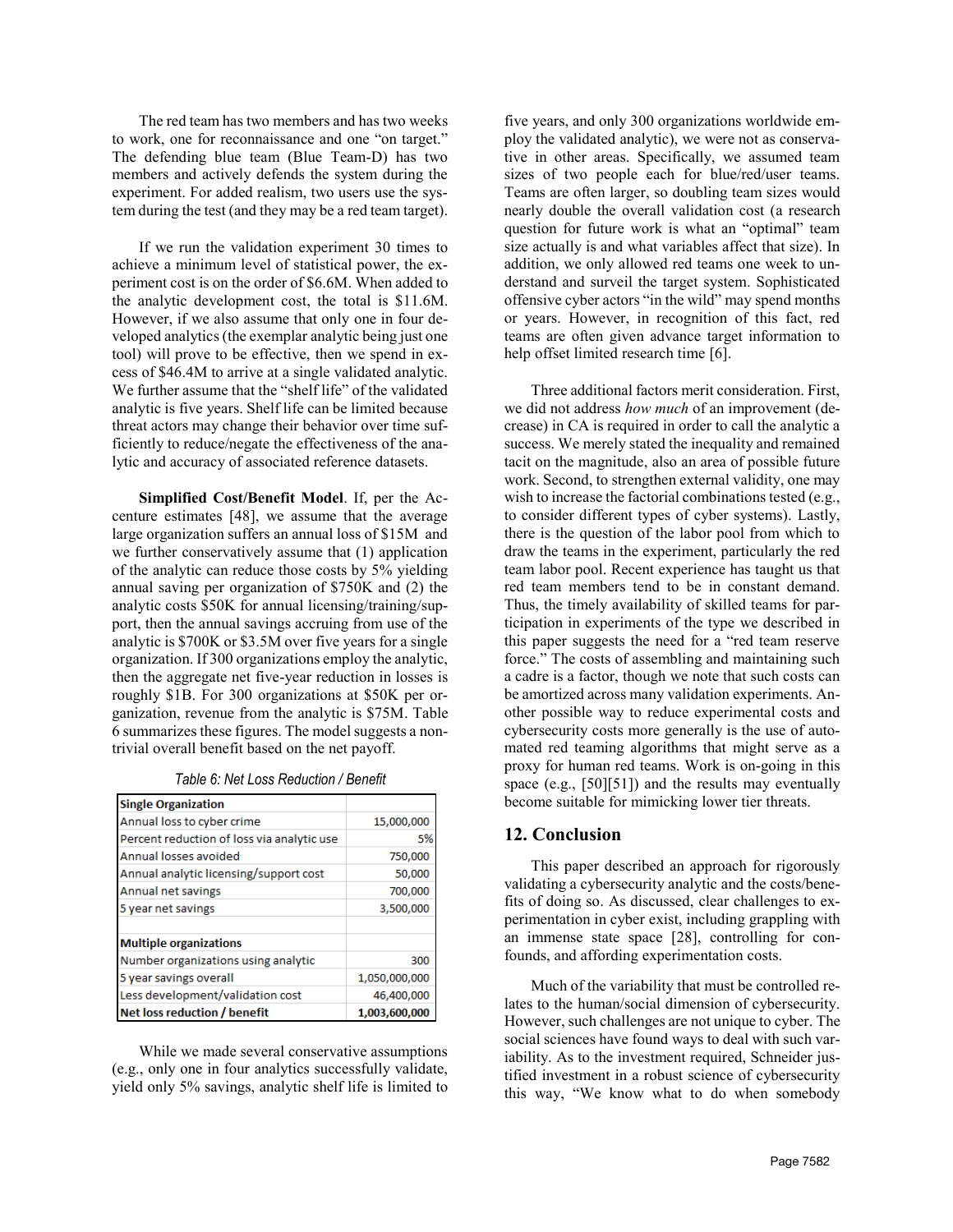breaks a finger, and each year we create a new influenza vaccine in anticipation of the flu season to come. But only after making significant investments in basic medical sciences are we starting to understand the mechanisms by which cancers grow, and a cure seems to require that kind of deep understanding" [24]. We argue that the cyber threat is more like cancer than a broken finger. Tichy [29] argued for increased formal experimentation in computer science some 23 years ago. Many would argue that cybersecurity needs to heed that advice to advance the field at a fundamental level. Some may argue that the future human footprint in cyber may drop as a function of increased use of AIdriven "bots" that take on various cyber roles. While this is certainly possible, the bots themselves must be specified and trained by humans; therefore, we believe that the heavy human dimension to cyber will persist well into the future.

Alas, our team lacked the funding to execute the experiment described. As discussed earlier, validation at this level faces the cultural headwinds that have tended to prioritize short-term action over long-term scientific results, even if that action can lead to a false sense of security. To mitigate those headwinds, we advocate for a focused partnership between government, academia, and industry to help jump-start a tradition of strong validation in cybersecurity with hopes of spurring more interest from all involved parties given the potential payoffs.

# **13. References**

- [1] R. A. Maxion, T. A. Longstaff, and J. McHugh, "Why is There No Science in Cyber Science?: A Panel Discussion at NSPW 2010," in *Proceedings of the 2010 Workshop on New Security Paradigms*, 2010, pp. 1–6.
- [2] C. Herley and P. C. van Oorschot, "Science of Security: Combining Theory and Measurement to Reflect the Observable," *IEEE Secur. Priv.*, vol. 16, no. 1, 2018.
- [3] National Institute of Standards and Technology, "National Institute of Standards and Technology 800-30: Guide for Conducting Risk Assessments," 2012.
- [4] T. Llanso, G. Tally, M. Silberglitt, and T. Anderson, "Applicability Of Mission-Based Analysis For Assessing Cyber Risk In Critical Infrastructure Systems," in *International Federation for Information Processing (IFIP) - Critical Infrastructure Protection VII*, 2013th ed., vol. VII, Springer Berlin Heidelberg New York, 2013, pp. 135–148.
- [5] J. Hallberg, J. Bengtsson, N. Hallberg, H. Karlzén, and T. Sommestad, "The Significance of Information Security Risk Assessments Exploring the Consensus of Raters' Perceptions of Probability and Severity," in *International Conference on*

*Security and Management*, 2017.

- [6] M. McNeil and T. Llansó, "An Analysis of Adversarial Cyber Testing Practice," in *IEEE System Security Symposium*, 2020, p. 8.
- [7] T. Llansó, "A Capability-Centric Approach to Cyber Risk Assessment and Mitigation," Dakota State University, 2018.
- [8] MiniTab, "Accuracy vs. Precision: What's the Difference?," *MiniTab Blog*, 2012. [Online]. Available: https://blog.minitab.com/en/real-worldquality-improvement/accuracy-vs-precisionwhats-the-difference.
- [9] S. E. Maxwell, M. Y. Lau, and G. S. Howard, "Is psychology suffering from a replication crisis? What does 'failure to replicate' really mean?," *American Psychologist*, vol. 70, no. 6. American Psychological Association, 2015.
- [10] B. J. Wiggins and C. D. Chrisopherson, "The replication crisis in psychology: An overview for theoretical and philosophical psychology.," *J. Theor. Philos. Psychol.*, vol. 39, no. 4, 2019.
- [11] T. Longstaff, D. Balenson, and M. Matties, "Barriers to science in security," *Proc. 26th Annu. Comput. Secur. Appl. Conf.*, 2010.
- [12] ISO/IEC/IEEE, "ISO/IEC/IEEE 24765:2017 Systems and Software Engineering – Vocabulary." 2017.
- [13] B. W. Boehm, "Guidelines for Verifying and Validating Software Requirements and Design Specifications," in *EURO IFIP*, 1979.
- [14] W. Trochim and J. Donnelly, *The Research Methods Knowledge Base*, 3rd ed. Atomic Dog Publishing Inc, 2006.
- [15] B. Y. C. Collberg, T. A. Proebsting, W. H. En, C. Collberg, and T. A. Proebsting, "Repeatability in Computer Systems," *Commun. ACM*, vol. 59, no. 3, 2016.
- [16] J. Vitek and T. Kalibera, "Repeatability, reproducibility, and rigor in systems research," *Proc. ninth ACM Int. Conf. Embed. Softw. - EMSOFT '11*, p. 33, 2011.
- [17] F. D. Davis, "Perceived Usefulness, Perceived Ease of Use, and User Acceptance of Information Technology," *MIS Q.*, vol. 13, no. 3, pp. 319–340, 1989.
- [18] V. Venkatesh and F. D. Davis, "A Theoretical Extension of the Technology Acceptance Model: Four Longitudinal Field Studies," *Manage. Sci.*, vol. 46, no. 2, Feb. 2000.
- [19] W. H. DeLone and E. R. McLean, "Information Systems Success : The Quest for the Dependent Variable," *Inf. Syst. Res.*, vol. 3, no. 1, pp. 60–95, 1992.
- [20] W. H. DeLone and E. R. Mclean, "The DeLone and McLean Model of Information Success : Systems A Ten-Year Update," *J. Manag. Inf. Syst.*, vol. 19, no. 4, 2003.
- [21] C. Landwehr, "Cybersecurity: From engineering to science," *Int. Conf. Eng. Reconfigurable Syst. Algorithms*, 2011.
- [22] D. McMorrow, "Science of Cybersecurity," *Sci. Cybersecurity a Roadmap to Res.*, vol. 7508, no.